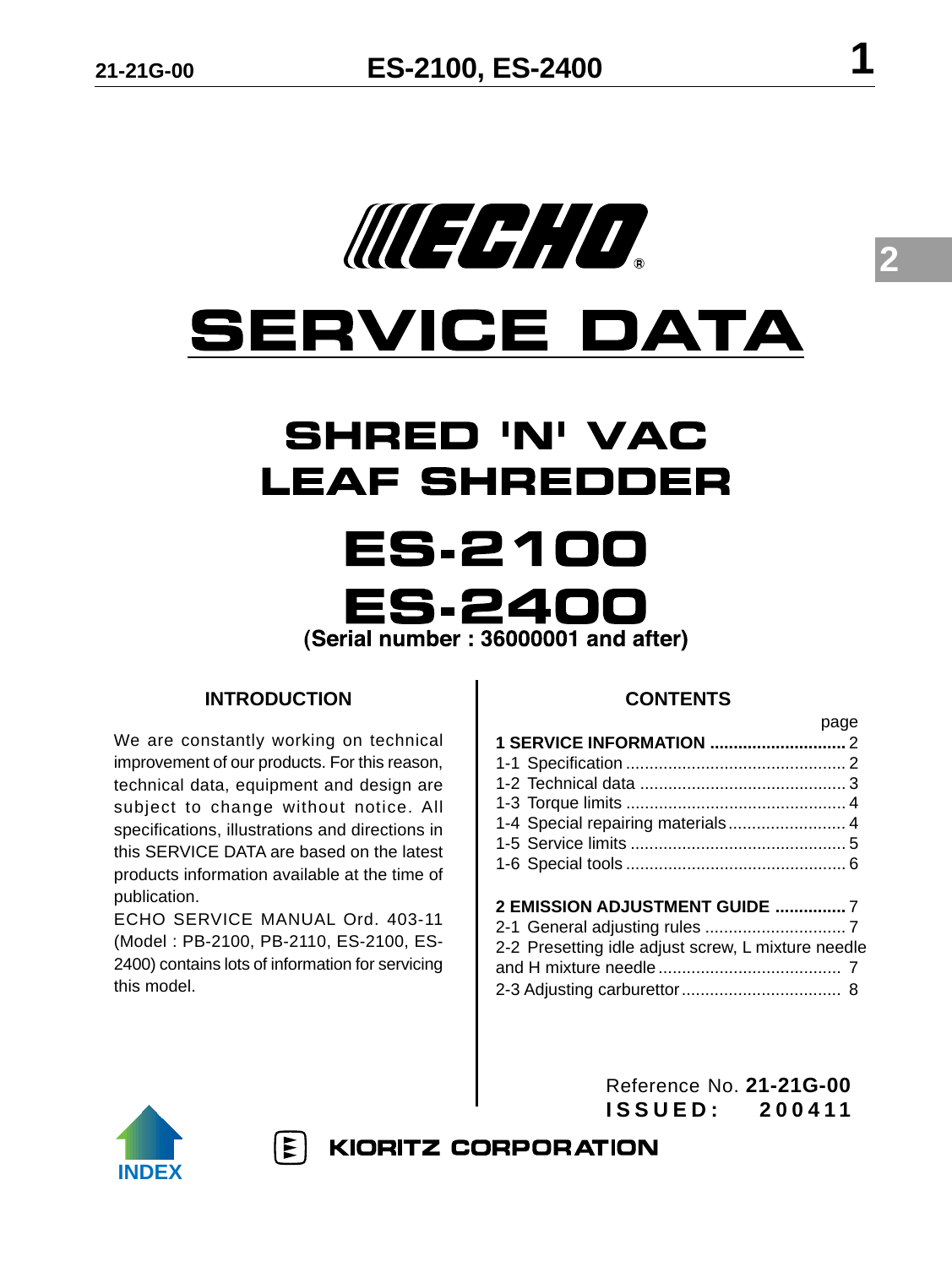#### **1 SERVICE INFORMATION**

#### **1-1 Specifications**

| <b>Model</b>                      |                                     |                                           | ES-2100                                               | <b>ES-2400</b>           |
|-----------------------------------|-------------------------------------|-------------------------------------------|-------------------------------------------------------|--------------------------|
| Dimensions Length*                |                                     | mm(in)                                    | 285 (11.1)                                            | 285 (11.3)               |
|                                   | Width                               | mm(in)                                    | 330 (12.7)                                            | 330 (12.9)               |
|                                   | Height                              | mm(in)                                    | 340 (13.4)                                            | 340 (13.4)               |
| Dry weight                        |                                     | kg(lb)                                    | $4.4(9.7)$ **,                                        | $5.5(12.1)***$           |
| Engine                            | <b>Type</b>                         |                                           | KIORITZ, air-cooled, two-stroke, single cylinder      |                          |
|                                   | Rotation                            |                                           | Anticlockwise as viewed from the output end           |                          |
|                                   | Displacement                        | cm <sup>3</sup> (in <sup>3</sup> )        | 21.2 (1.294)                                          | 23.6 (1.440)             |
|                                   | <b>Bore</b>                         | mm(in)                                    | 32.2 (1.268)                                          | 34.0 (1.339)             |
|                                   | <b>Stroke</b>                       | mm(in)                                    | 26.0 (1.024)                                          | 26.0 (1.024)             |
|                                   | Compression ratio                   |                                           | 7.0                                                   | 6.3                      |
| Carburettor                       | <b>Type</b>                         |                                           | Diaphragm horizontal-draught with primer (purge bulb) |                          |
|                                   | Model                               |                                           | ZAMA C1U-K43B                                         | ZAMA C1U-K44B            |
|                                   | Venturi size-Throttle bore mm(in)   |                                           | $7 - 14$ (0.276 - 0.551)                              | $8 - 14 (0.315 - 0.551)$ |
| Ignition<br>Type<br>Spark plug    |                                     | CDI (Capacitor discharge ignition) system |                                                       |                          |
|                                   |                                     | RCJ-7Y                                    |                                                       |                          |
| <b>Starter</b><br><b>Type</b>     |                                     | Automatic rewind                          |                                                       |                          |
|                                   | Rope diameter x length<br>mm(in)    |                                           | $3.0 \times 1000$ (0.12 x 39.4)                       |                          |
| Fuel                              | Type                                |                                           | Premixed two-stroke fuel                              |                          |
|                                   | Mixture ratio                       |                                           | 50:1(2%)                                              |                          |
|                                   | Petrol                              |                                           | Minimum 89 octane petrol (RON)                        |                          |
|                                   | Two-stroke air cooled engine oil    |                                           | ISO-L-EGD (ISO/CD13738), JASO FC                      |                          |
| $L$ (U.S.fl.oz.)<br>Tank capacity |                                     | 0.5(16.9)                                 |                                                       |                          |
| Handle                            | <b>Type</b>                         | Rear                                      | Grip                                                  | <b>Rubber Grip</b>       |
| <b>Blower</b>                     | Fan type                            |                                           | Centrifugal, single stage                             |                          |
|                                   | Max. air volume (with pipes)        |                                           |                                                       |                          |
|                                   | $m^3/m$ in (ft $^3/m$ in)           |                                           | $7.0$ $(247.2)$ **                                    | 7.6 (268.4)**            |
|                                   | Max. air velocity (with pipes)      |                                           |                                                       |                          |
|                                   |                                     | $m/s$ (mph)                               | 65 (145)**                                            | 64 (143)**               |
|                                   | Blower pipe length                  | $mm$ (in)                                 | Straight 425 (16.73)                                  |                          |
|                                   | $mm$ (in)                           |                                           | Fan head nozzle 420 (16.54)                           |                          |
|                                   | Blower nozzle size, (inner) mm (in) |                                           | 117 x 26 (4.6 x 1.02) oval shape                      |                          |
| Fan head nozzle                   |                                     |                                           | Standard                                              |                          |
| Shredding knife<br>Vacuum         |                                     | with                                      |                                                       |                          |
|                                   | Vacuum pipe ID x L                  | mm(in)                                    | 110 x 880 (4.33 x 34.65)                              |                          |
|                                   | liter $(ft^3)$<br>Dust bag capacity |                                           | 60(2.1)                                               |                          |
| Volume reduction ratio(Leaves)    |                                     | 12                                        |                                                       |                          |

\* Without blower pipes

\*\* With fan head nozzle

\*\*\* With all blower pipes and suction pipe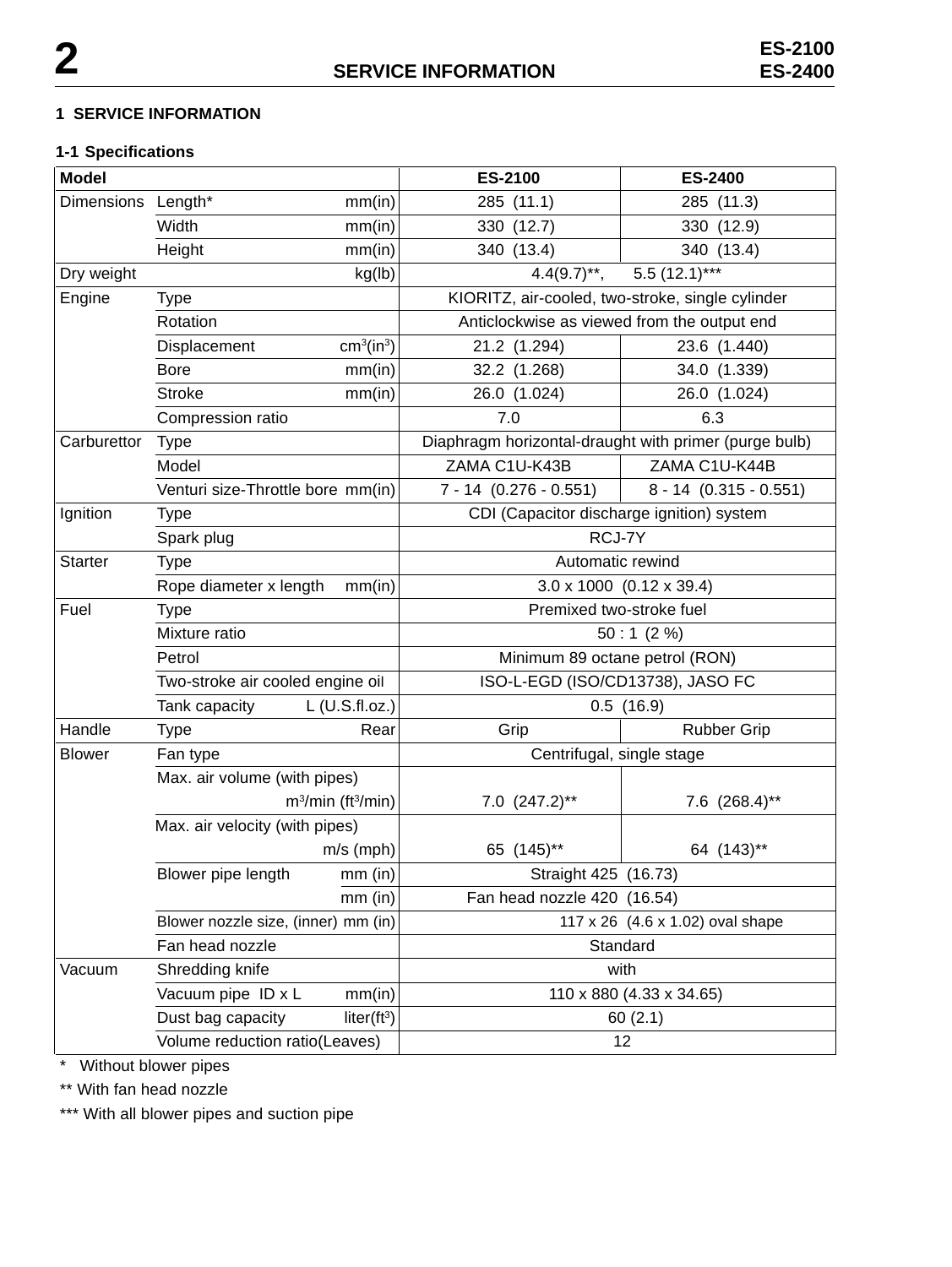#### **1-2 Technical data**

| <b>Model</b>                            |                                    | ES-2100                       | <b>ES-2400</b>                                       |
|-----------------------------------------|------------------------------------|-------------------------------|------------------------------------------------------|
| Engines                                 |                                    |                               |                                                      |
| Idling speed                            | r/min                              |                               | 2400 - 3200                                          |
| Wide open throttle speed*               | r/min                              | 6900 - 8100                   | 7500 - 8800                                          |
| Compression pressure                    | MPa (kgf/cm <sup>2</sup> ) (psi)   | 0.72(7.4)(105)                | 0.69(7.0)(100)                                       |
| Ignition system                         |                                    |                               |                                                      |
| Spark plug gap                          | mm(in)                             | $0.6 - 0.7$ $(0.024 - 0.028)$ |                                                      |
| Minimum secondary voltage at 1500 r/min | kV                                 | 16                            |                                                      |
| Secondary coil resistance<br>kΩ         |                                    | $1.2 - 1.8$                   |                                                      |
| Pole shoe air gaps                      | mm(in)                             |                               | $0.3 - 0.4$ (0.012 - 0.016)                          |
| <b>BTDC</b><br>Ignition timing          |                                    | 28                            |                                                      |
| Carburettor                             |                                    |                               |                                                      |
| Idle adjust screw initial setting       | turn in**                          | 13/8                          | 21/2                                                 |
| L mixture needle initial setting        | turn back                          | 11/2                          | 11/2                                                 |
| H mixture needle initial setting        | turn back                          | 11/2                          | 13/4                                                 |
| Test Pressure, minimum                  | $MPa$ (kgf/cm <sup>2</sup> ) (psi) | 0.05(0.5)(7.0)                |                                                      |
| Metering lever height                   | mm(in)                             |                               | $0.1 - 0.25$ (0.004-0.010) lower than diaphragm seat |

BTDC: Before top dead centre.

\* With all blower pipes.

\*\* Set idle adjust screw to contact throttle plate before initial setting.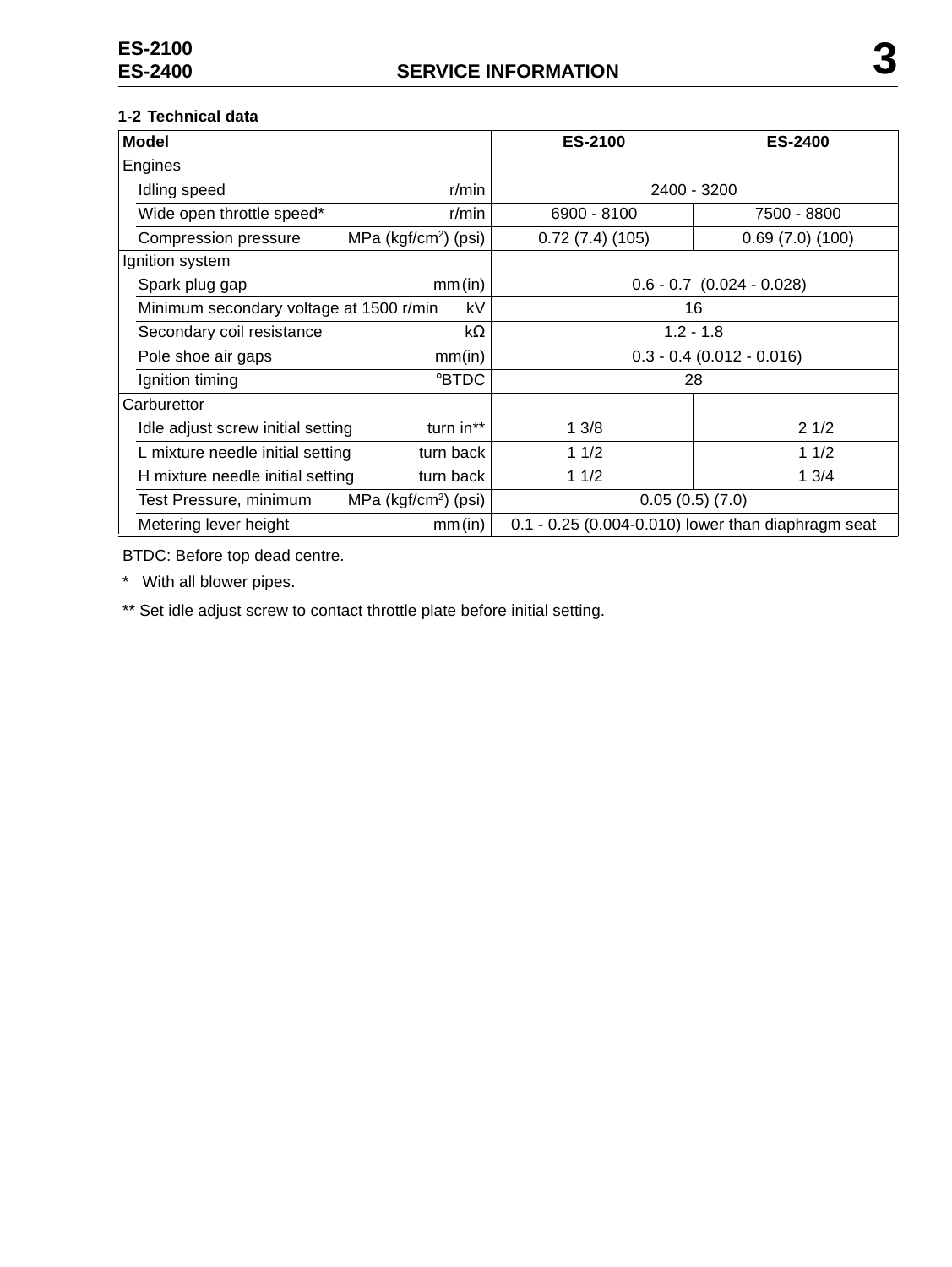#### **1-3 Torque limits**

| Descriptions       |                       | Size            | kgf•cm      | N•m         | in•lbf      |
|--------------------|-----------------------|-----------------|-------------|-------------|-------------|
| Starter            | Starter pawl          | M8              | $80 - 100$  | $8 - 10$    | $70 - 85$   |
| system             | Starter case          | $M4*$           | $25 - 35$   | $2.5 - 3.5$ | $22 - 30$   |
| Ignition           | Ignition coil         | M4              | $35 - 50$   | $3.5 - 5.0$ | $30 - 45$   |
| system             | Spark plug            | M14             | 150 - 170   | $15 - 17$   | $130 - 150$ |
| Fuel               | Carburettor insulator | $M5*$           | $25 - 40$   | $2.5 - 4.0$ | $22 - 35$   |
| system             | Carburettor           | M <sub>5</sub>  | $35 - 45$   | $3.5 - 4.5$ | $30 - 40$   |
| Engine             | Crankcase             | M <sub>5</sub>  | $70 - 110$  | $7 - 11$    | $60 - 95$   |
|                    | Cylinder              | M <sub>5</sub>  | $70 - 110$  | $7 - 11$    | $60 - 95$   |
|                    | Engine mount          | $M4*$           | $35 - 50$   | $3.5 - 5.0$ | $30 - 45$   |
|                    | <b>Muffler</b>        | M <sub>5</sub>  | $60 - 100$  | $6 - 10$    | $50 - 85$   |
| Others             | Fan case              | M5 <sup>†</sup> | $30 - 45$   | $3.5 - 4.5$ | $26 - 40$   |
|                    | Fan hub               | $M8*$           | $160 - 200$ | $16 - 20$   | 140 - 175   |
|                    | Fan                   | M8              | $160 - 200$ | $16 - 20$   | 140 - 175   |
| Regular bolt, nut, |                       | M <sub>3</sub>  | $6 - 10$    | $0.6 - 1.0$ | $5 - 9$     |
| and screw          |                       | M4              | $15 - 25$   | $1.5 - 2.5$ | $13 - 22$   |
|                    |                       | M <sub>5</sub>  | $25 - 45$   | $2.5 - 4.5$ | $22 - 40$   |
|                    |                       | M <sub>6</sub>  | $45 - 75$   | $4.5 - 7.5$ | $40 - 65$   |
|                    |                       | M <sub>8</sub>  | $110 - 150$ | $11 - 15$   | $95 - 130$  |

\* Apply thread locking sealant (See below)

† Tapping screw

#### **1-4 Special repairing materials**

| Material               | Location                     | <b>Remarks</b>                             |  |
|------------------------|------------------------------|--------------------------------------------|--|
| Thread locking sealant | Starter case bolts           |                                            |  |
|                        | Ignition coil                |                                            |  |
|                        | Carburettor insulator screws | Loctite #242, ThreeBond 1324 or equivalent |  |
|                        | Engine mount                 |                                            |  |
|                        | Fan hub                      |                                            |  |
|                        | Fan                          |                                            |  |
| Grease                 | Rewind spring                | Lithium based grease                       |  |
| Starter center shaft   |                              |                                            |  |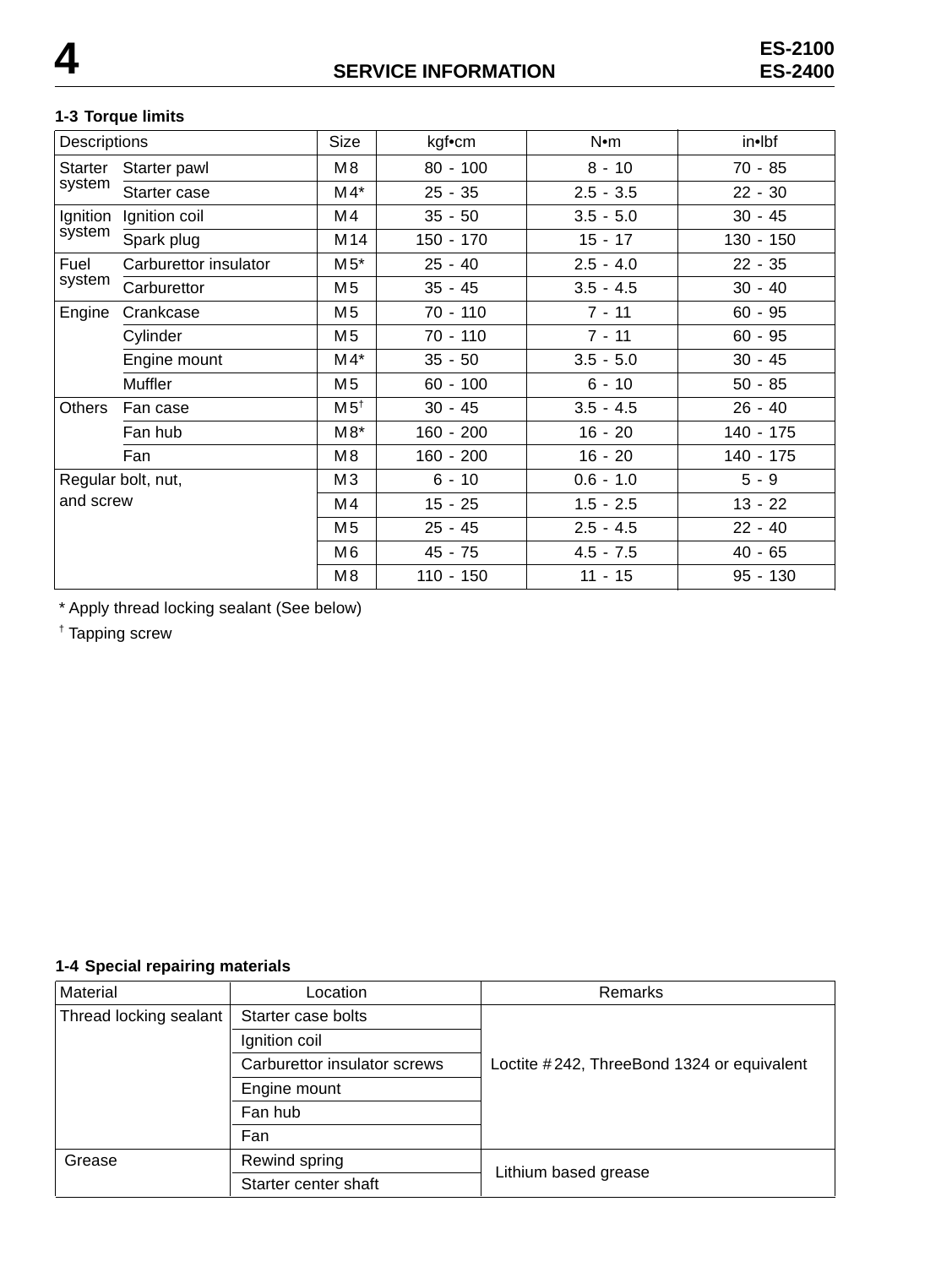# **1-5 Service Limits**

| $\boldsymbol{\mathsf{A}}$                    | $\, {\bf B}$                                                                                                                                                                                                                                                      | $\mathbf c$                                                                 | $\mathbf D$                       |
|----------------------------------------------|-------------------------------------------------------------------------------------------------------------------------------------------------------------------------------------------------------------------------------------------------------------------|-----------------------------------------------------------------------------|-----------------------------------|
| $\circ$<br>◯<br>Ŏ<br>5K193                   | $\mathcal{O}$<br>$\circ$<br>Ø<br><b>Elements</b><br>Assessment of the Assessment of<br>€<br>5K228                                                                                                                                                                 | له)<br>$\mathcal{N}$ $_{\circ}$<br>5K229                                    | $\sim$<br>5K230                   |
| E                                            | $\mathsf F$                                                                                                                                                                                                                                                       | ${\mathbf G}$                                                               | $\pmb{\mathsf{H}}$                |
| $\overline{\phantom{a}}$<br>$\circ$<br>5K231 | RANDRA BAY<br><b>Company of Company of Company of Company of Company of Company of Company of Company of Company of Company of Company of Company of Company of Company of Company of Company of Company of Company of Company of Company of C</b><br>()<br>5K016 | <b>REGISTER AND REGISTER</b><br><b>Comment of Charles Comments</b><br>5K042 | ! O<br>₫<br>C<br>$\circ$<br>5K194 |
| K                                            |                                                                                                                                                                                                                                                                   |                                                                             |                                   |
| Ø<br>M<br>(lllll<br>5K171                    |                                                                                                                                                                                                                                                                   |                                                                             |                                   |

|    | Description                |      | ES-2100                                        | ES-2400          |  |
|----|----------------------------|------|------------------------------------------------|------------------|--|
|    | Cylinder bore<br>A         |      | When plating is worn and aluminium can be seen |                  |  |
| B  | Piston outer diameter      | Min. | 32.11 (1.264)                                  | 33.91 (1.335)    |  |
| C  | Piston pin bore            | Max. | 8.030 (0.3161)                                 | 8.030 (0.3161)   |  |
| D  | Piston ring groove         | Max. | 1.6(0.063)                                     | 1.6(0.063)       |  |
| E. | Piston ring side clearance | Max. | 0.1 (0.004)                                    | $0.1$ (0.004)    |  |
| F  | Piston pin outer diameter  | Min. | 7.970 (0.3138)                                 | 7.970 (0.3138)   |  |
| G  | Piston ring width          | Min. | 1.45(0.057)                                    | 1.45(0.057)      |  |
| HI | Piston ring end gap        | Max. | 0.5(0.02)                                      | 0.5(0.02)        |  |
| ΚI | Crankshaft runout          | Max. | $0.05$ $(0.002)$                               | $0.05$ $(0.002)$ |  |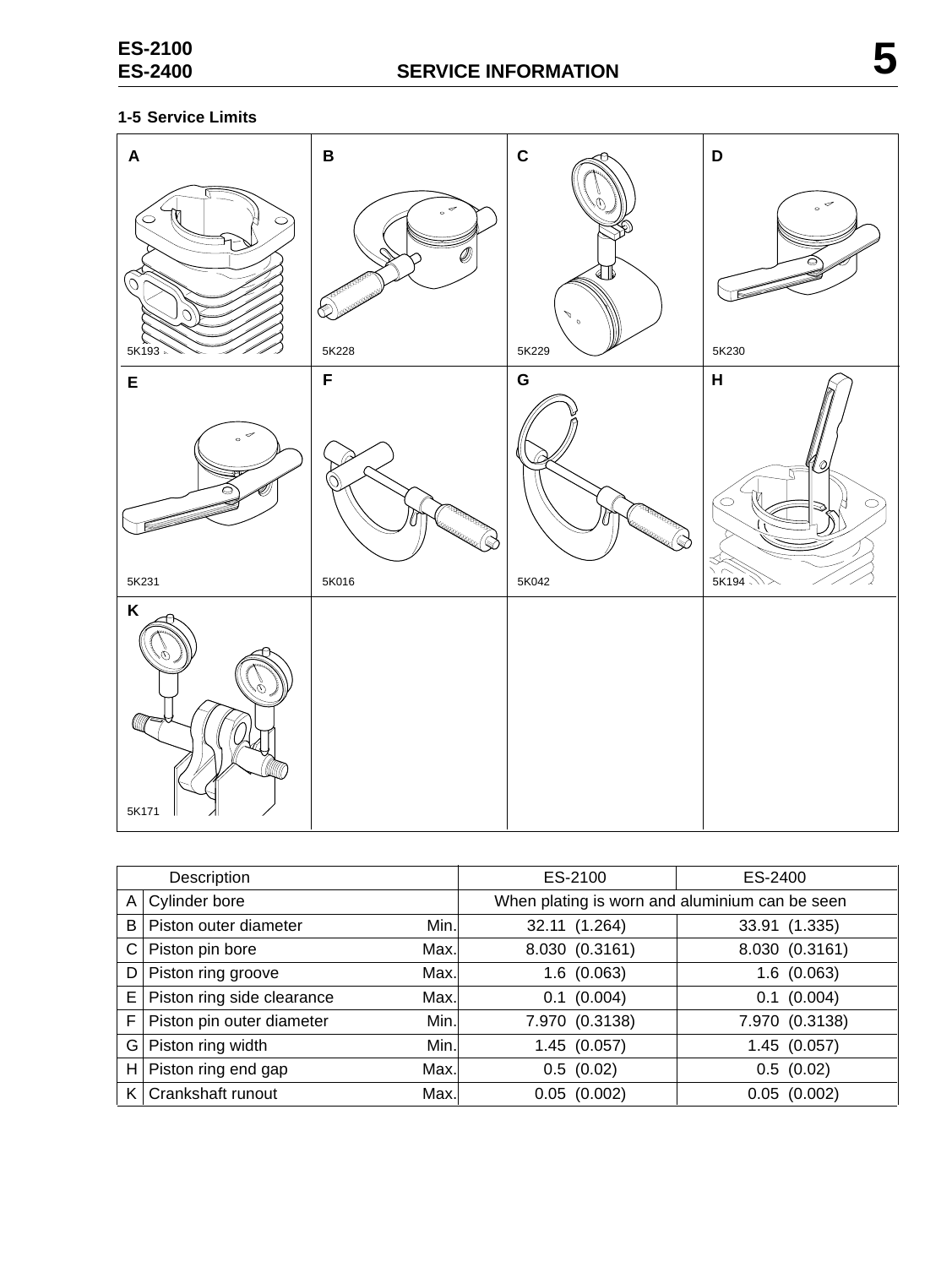# **1-6 Special tools**



| Key | <b>Part Number</b> | <b>Description</b>  | Used for:                                                |
|-----|--------------------|---------------------|----------------------------------------------------------|
| 1   | 897801-33330       | Tachometer PET-1000 | Measuring engine speed to adjust carburettor             |
| 2   | 363018-00310       | Washer              | Installing crankcase oil seal of starter side            |
| 3   | 433019-12330       | Flange nut          | Removing magneto rotor (flywheel)                        |
| 4   | 895612-79920       | L-hex wrench (3 mm) | Removing and installing hex. socket bolt (M4)            |
| 5   | 895610-79920       | L-hex wrench (4 mm) | Removing and installing hex. socket bolt (M5)            |
| 6   | 897701-06030       | Bearing wedge       | Removing and crankshaft ball bearings                    |
| 7   | 897701-14732       | Bearing tool        | Removing and installing crankcase ball bearings          |
| 8   | 897702-30131       | Piston pin tool     | Removing and installing piston pin                       |
| 9   | 897705-11520       | Bearing tool        | Removing and installing con-rod small end needle bearing |
| 10  | 897714-24330       | Oil seal tool       | Installing oil seals                                     |
| 11  | 897800-79931       | Spark tester        | Checking ignition system                                 |
| 12  | 897803-30132       | Pressure tester     | Testing carburettor and crankcase leakage                |
| 13  | 897835-16131       | Pressure connector  | Checking crankcase and cylinder leakages                 |
| 14  | 900100-08008       | <b>Bolt</b>         | Removing magneto rotor (flywheel)                        |
| 15  | 91007              | Compression gauge   | Measuring cylinder compression                           |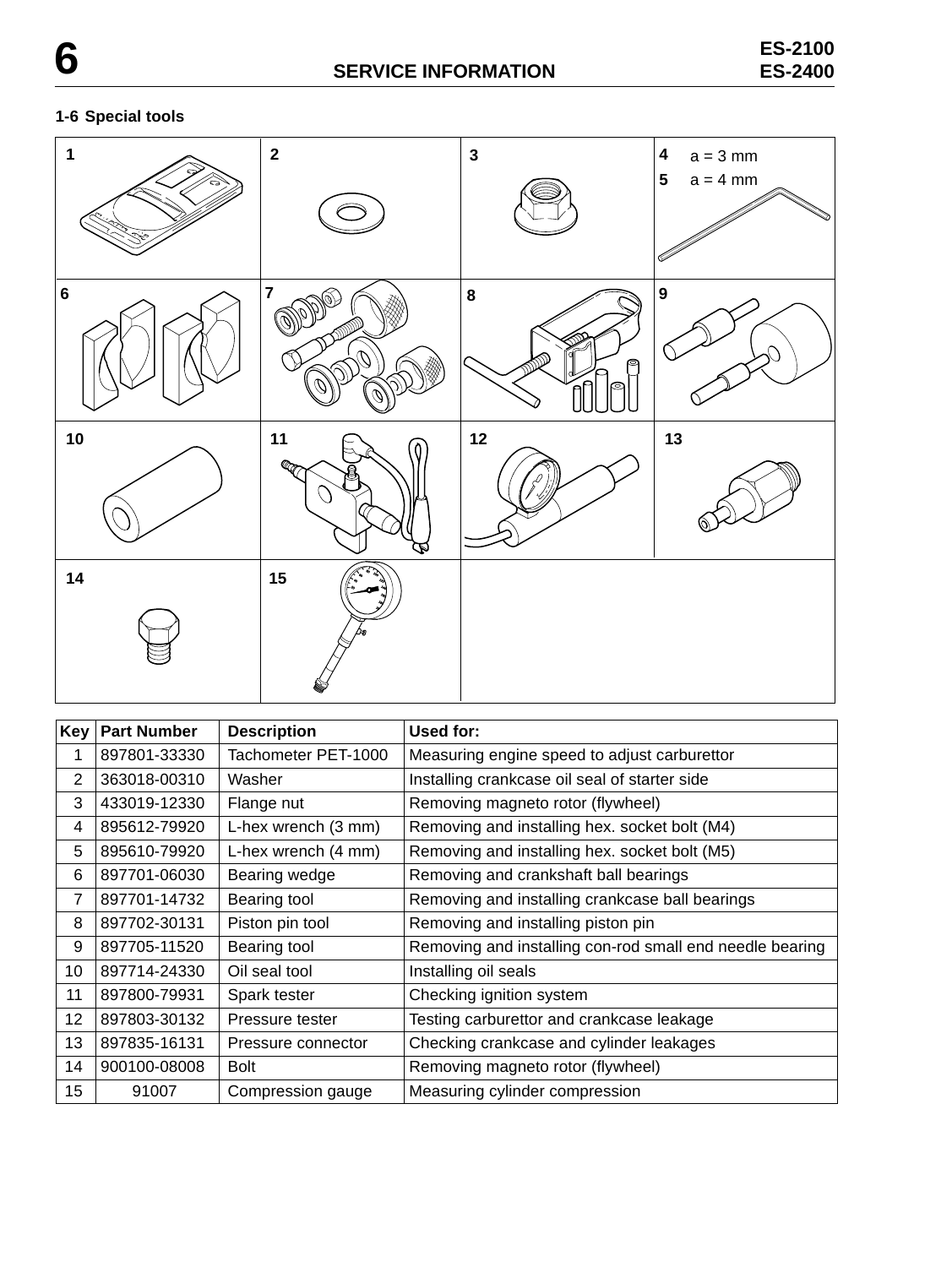#### **2 EMISSION ADJUSTMENT GUIDE**

#### **2-1 General adjusting rules**

Before starting the unit for adjustment, check the following items.

- 1. The correct spark plug must be clean and properly gapped.
- 2. The air filter element must be clean and properly installed.
- 3. The muffler exhaust port must be clear of carbon.
- 4. The fuel lines, tank vent and fuel filter are in good condition and clear of debris.
- 5. The fuel is fresh ( > 89 octane : RON) and properly mixed at 50 : 1 with "ISO L-EGD" 2 stroke oil.
- 6. All blower pipes are installed for proper engine loading.

#### **2-2 Presetting idle adjust screw, L mixture needle and H mixture needle**



- 1. Turn L mixture needle clockwise until lean stop to cut easily.
- 2. Using a sharp knife, give triangle cut between the stopper wings. Also cut the H limiter cap.

NOTE : Be careful when cutting caps, otherwise injury may result.

3. Pull the caps off with pliers.

**NOTE :** Do not rock back and forth when removing, otherwise the needle may be damaged.

4. Turn H and L mixture needles clockwise until lightly seated.

**NOTE :** Do not over tighten needles, otherwise needles tip and seat damage may occur.

5. Turn L mixture needle anticlockwise 1 1/2 turns. Turn H mixture needle anticlockwise 1 1/2 turns (ES-2100), 1 3/4 turns (ES-2400).

6. Turn idle adjust screw anticlockwise and set the screw until the tip to just contact throttle plate. Then turn it clockwise 1 3/8 turns (ES-2100), 2 1/2 turns (ES-2400).